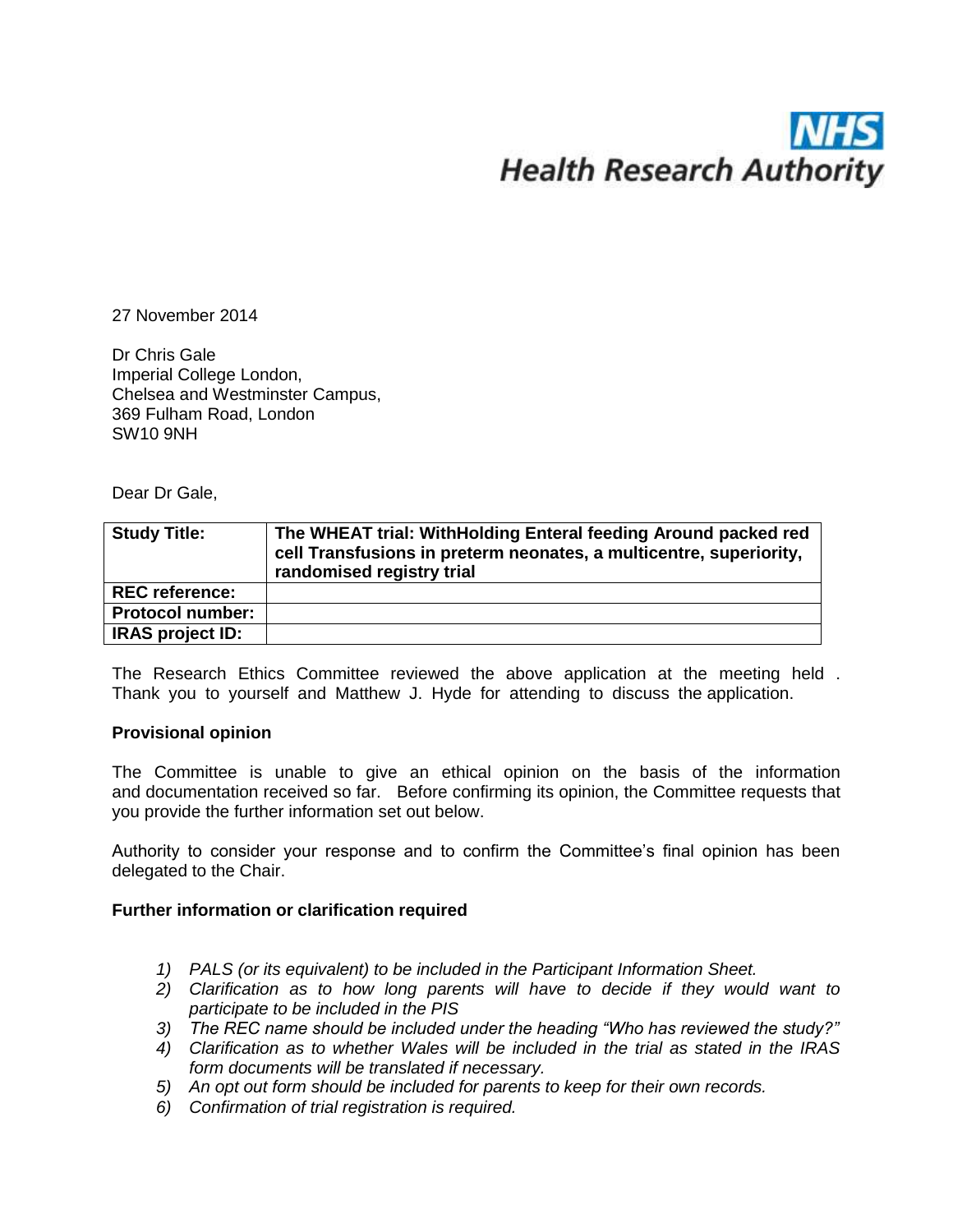### **If you would find it helpful to discuss any of the matters raised above or seek further clarification from a member of the Committee, you are welcome to contact the REC Manager.**

When submitting a response to the Committee, the requested information should be electronically submitted from IRAS. A step-by-step guide on submitting your response to the REC provisional opinion is available on the HRA website using the following link: [http://www.hra.nhs.uk/nhs-research-ethics-committee-rec-submitting-response-provisional-opini](http://www.hra.nhs.uk/nhs-research-ethics-committee-rec-submitting-response-provisional-opinion/) [on/](http://www.hra.nhs.uk/nhs-research-ethics-committee-rec-submitting-response-provisional-opinion/)

Please submit revised documentation where appropriate underlining or otherwise highlighting the changes which have been made and giving revised version numbers and dates. You do not have to make any changes to the REC application form unless you have been specifically requested to do so by the REC.

The Committee will confirm the final ethical opinion within a maximum of 60 days from the date of initial receipt of the application, excluding the time taken by you to respond fully to the above points. A response should be submitted by no later than 27 December 2014.

### **Summary of the discussion at the meeting**

### **Social or scientific value; scientific design and conduct of the study**

• The committee questioned if an audit could have been carried out first rather than the study trial. If permission could be granted from the NIGB to look at data collected already. *You explained the number of observational studies already completed suggests there is a benefit to completing a trial*

### **Recruitment arrangements and access to health information, and fair participant selection**

- It was questioned if the inclusion of the units involved would have a bias to how the trial is conducted and how this would affect the outcome. *You explained this is something you will have to be aware of. If a unit had a clear bias they would not be included. You had carried out a national survey and around 90% would be willing to randomise for the study.*
- It was asked who would be approaching parents, and when and how this would be achieved. *You explained the approach would depend on the different units. This can either be by the Clinical Team or by a research nurse of which are trained in approaching parents and consenting. Parents would be approached after 24 hours and would be given the information sheet of which an opt out process has been incorporated instead of opting in. An ongoing discussion will be had with parents until the blood transfusion as some babies could have this early on. You explained it is difficult to say what the exact timing would be.*
- The committee questioned what the extra burden for parents would be. *You commented in the majority of cases parents would have longer than the 24 hours to decide, as some would have many days or possibly even weeks to discuss on this process.*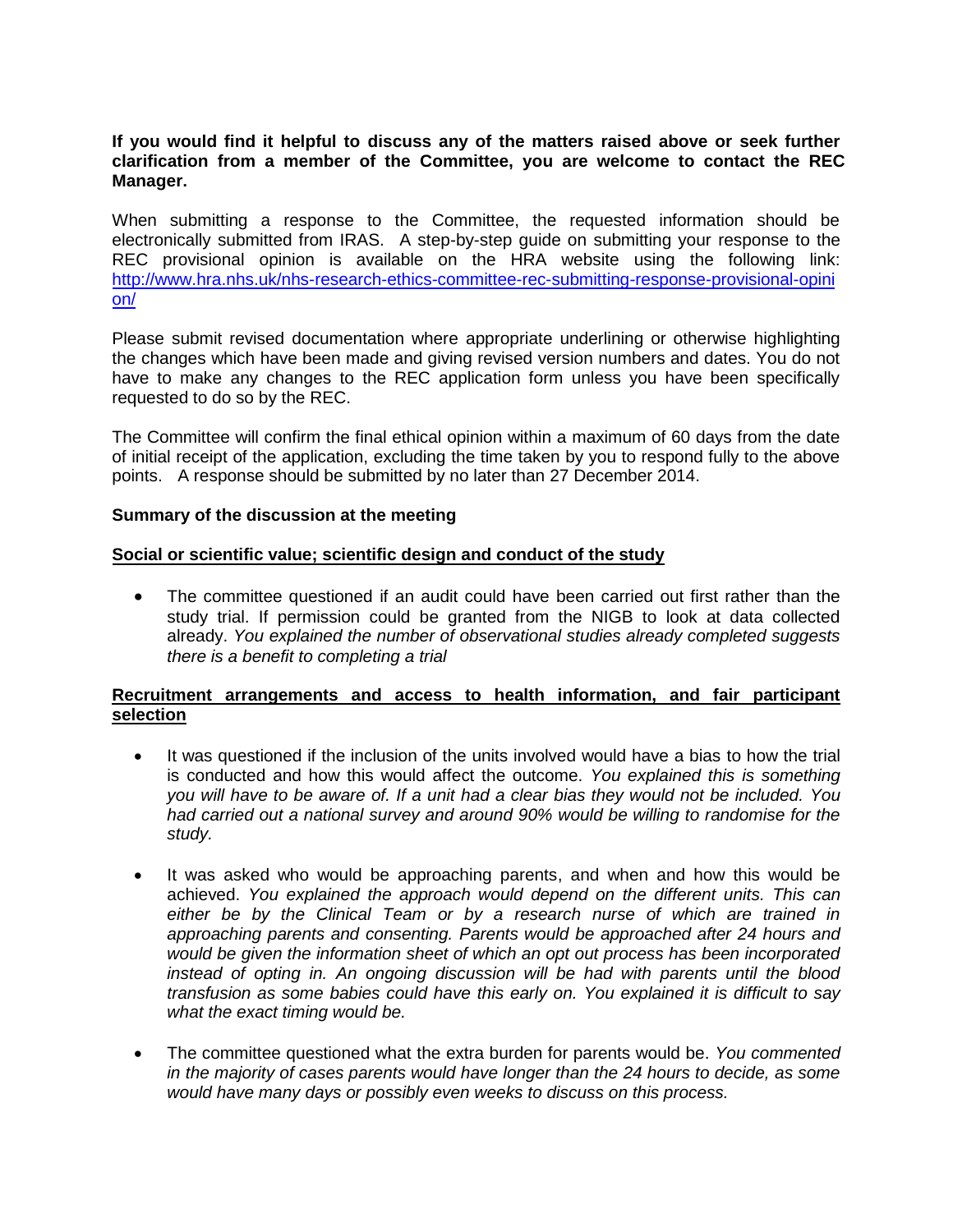- It was asked as parents would be opting out of the trial, if they could have a signed note from the Clinician to say they have done this. *You explained a record of this would be kept electronically and a note would be kept on the babies cots to say they are not in the trial.* The committee agreed although visual notes are good, a hard copy of this agreement for parents would be better and asked if this would be something that could be done if it was asked for. *You explained this could be done.*
- The committee questioned who would be able to see the labels on the cots to say which particular babies are involved in the trial. *You confirmed it is standard practice to have these written on the side of the cots and will be visible to everyone to see. You also said parents like the labels on cots and will often discuss with each other about their involvement.*
- It was asked why there had been no exclusion criteria included in the application and if babies who are extremely compromised would not be included as this would be an extra burden on participants. *You explained this would be left up to the Clinician's judgement.* The committee asked if something would be included in the protocol to reflect this. *You confirmed this will be included.*

# **Informed consent process and the adequacy and completeness of participant information**

 It was noted the IRAS form states documents will be translated into Welsh when needed, however could not find any evidence Wales would be participating in the study. Clarification is sought.

# **Other ethical issues were raised and resolved in preliminary discussion before your attendance at the meeting.**

### **Documents reviewed**

The documents reviewed at the meeting were:

| Document                                                              | Version | Date              |
|-----------------------------------------------------------------------|---------|-------------------|
| Covering letter on headed paper                                       |         | 05 September 2014 |
| Evidence of Sponsor insurance or indemnity (non NHS Sponsors<br>only) |         | 05 September 2014 |
| IRAS Checklist XML [Checklist_10092014]                               |         | 10 September 2014 |
| Letter from sponsor                                                   |         | 05 September 2014 |
| Participant information sheet (PIS)                                   |         | 02 September 2014 |
| REC Application Form [REC_Form_10092014]                              |         | 10 September 2014 |
| Research protocol or project proposal                                 |         | 11 August 2014    |
| Summary CV for Chief Investigator (CI)                                |         | 05 September 2014 |

### **Membership of the Committee**

The members of the Committee who were present at the meeting are listed on the attached sheet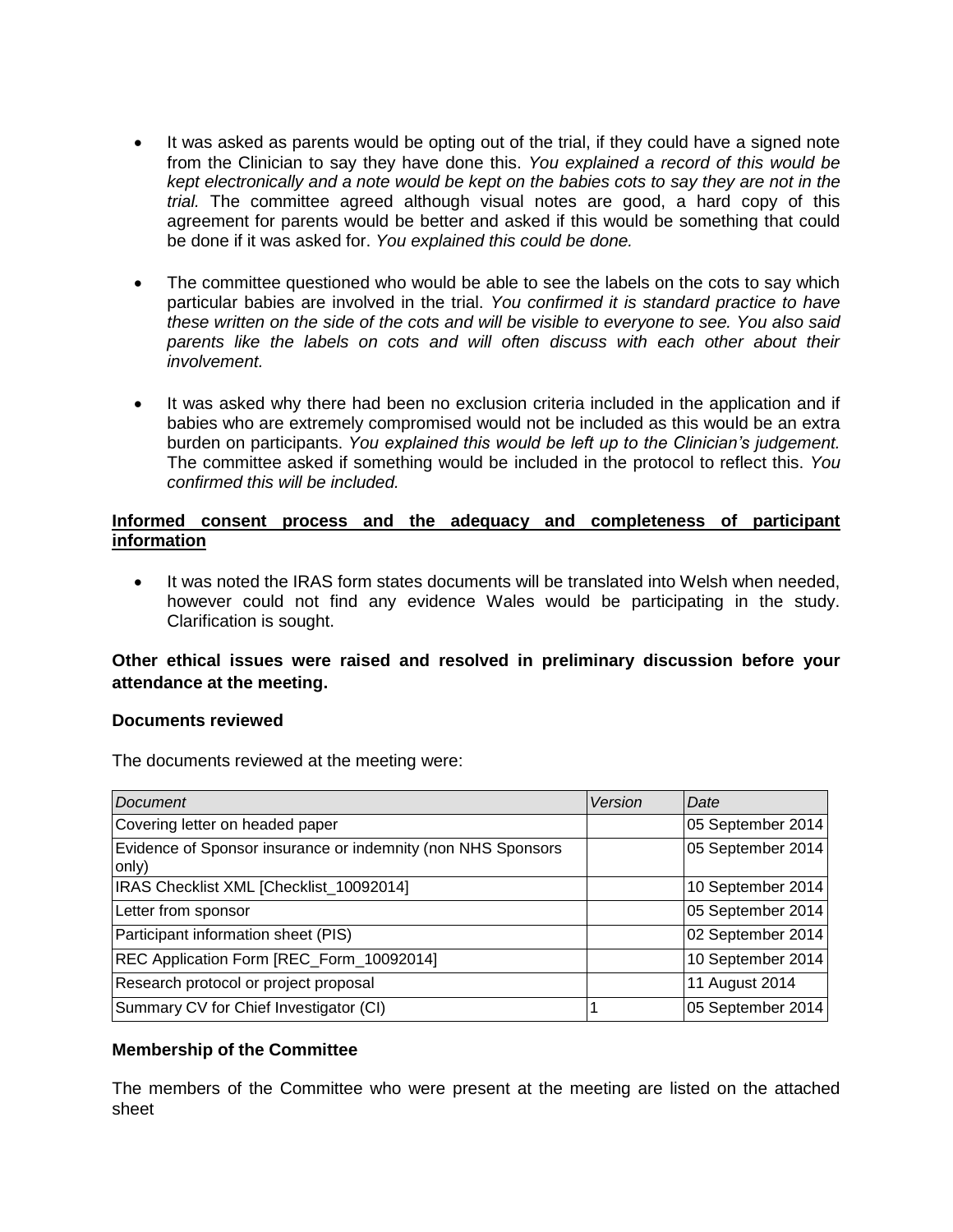# **Statement of compliance**

The Committee is constituted in accordance with the Governance Arrangements for Research Ethics Committees and complies fully with the Standard Operating Procedures for Research Ethics Committees in the UK.

# **Please quote this number on all correspondence**

Yours sincerely,

**Chair** 

Email:

*Enclosures: List of names and professions of members who were present at the meeting and those who submitted written comments.*

*Copy to: Chelsea and Westminster NHS Foundation Trust*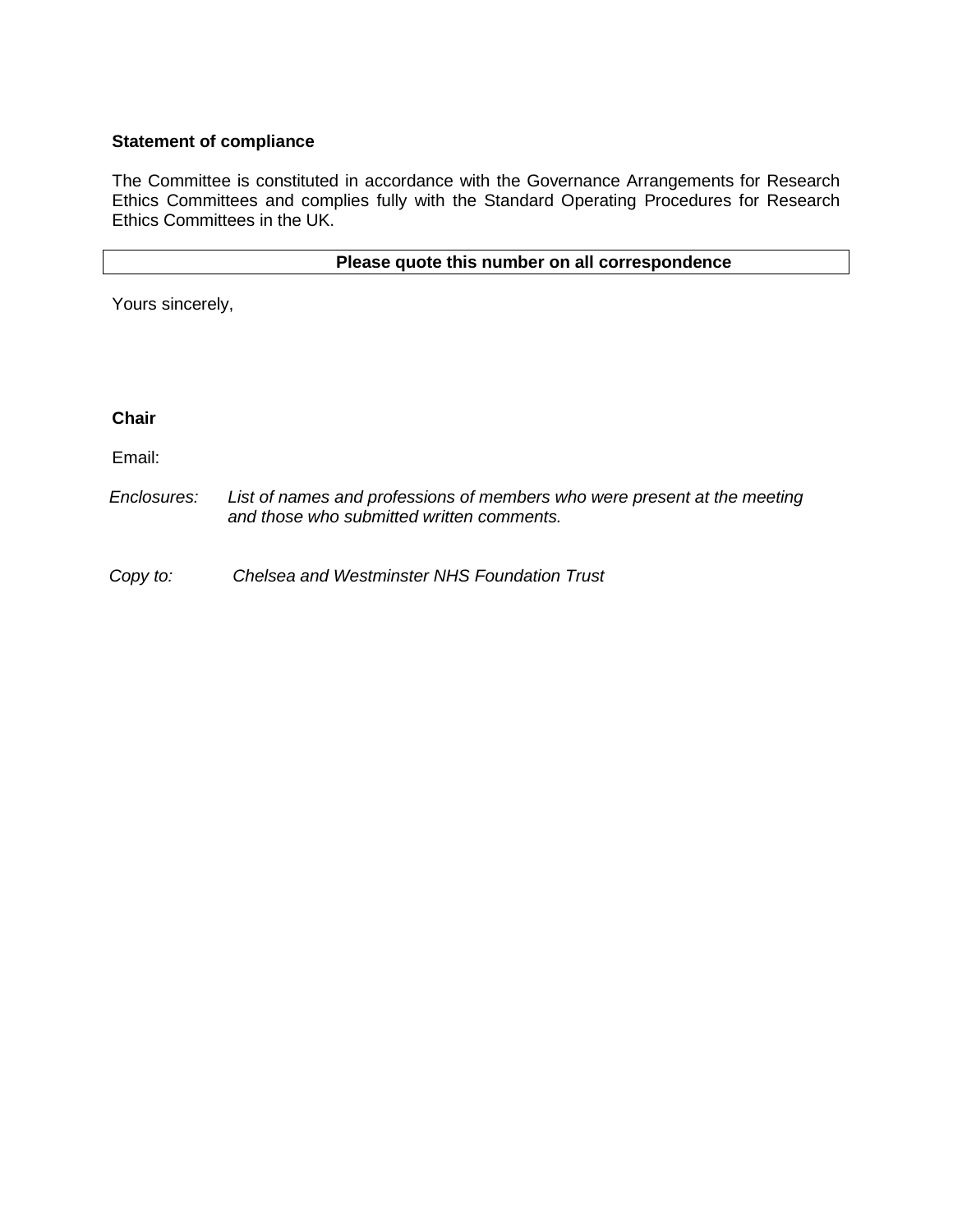# **Attendance at Committee meeting**

# **Committee Members:**

| Name | Profession                                                       | Present    | <b>Notes</b> |
|------|------------------------------------------------------------------|------------|--------------|
|      | Senior Lecturer in Nursing                                       | Yes        |              |
|      | <b>Industrial Pharmacy</b><br>Consultant and Locum<br>Pharmacist | Yes        |              |
|      | Lay Plus Member                                                  | <b>Yes</b> |              |
|      | Lay Member                                                       | Yes        |              |
|      | <b>Staff Nurse</b>                                               | Yes        |              |
|      | Head of Research - MND<br>Association                            | Yes        |              |
|      | Senior Research Officer                                          | Yes        |              |
|      | cardiology research nurse                                        | Yes        |              |
|      | Lay Member                                                       | Yes        |              |
|      | Lay Plus Member                                                  | Yes        |              |
|      | <b>Medical Devices Manager</b>                                   | Yes        |              |

# **Also in attendance:**

| <b>Name</b> | Position (or reason for attending) |  |
|-------------|------------------------------------|--|
|             | <b>REC Manager</b>                 |  |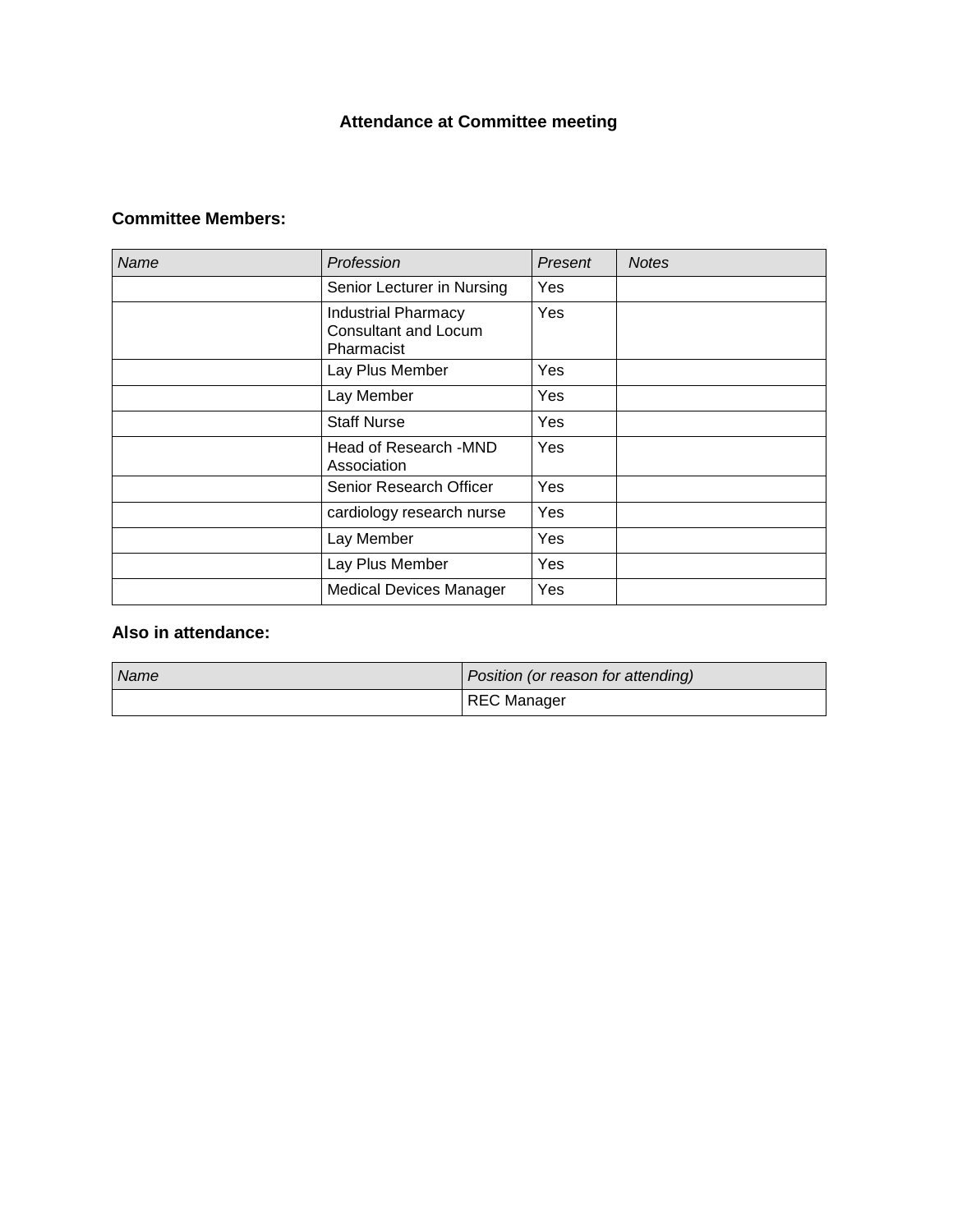# **Imperial College** London

Section of Neonatal Medicine Imperial College London

4th Floor, Lift Bank D Chelsea and Westminster Hospital 369 Fulham Road London, SW10 9NH Tel: +44 (0)203 3153519 Fax: +44 (0)203 3157998

christopher.gale@imperial.ac.uk

12<sup>th</sup> January 2015 **Dr Christopher Gale** MBBS MSc PhD MRCPCH

Dear,

**Study title:** 

**The WHEAT trial: With Holding Enteral feeding Around packed red cell Transfusions in preterm neonates, a multicentre, superiority, randomised registry trial** 

# **REC reference: Protocol number: IRAS project ID:**

Thank you for taking the time to review the WHEAT trial. Please find responses to your requests for further information detailed below:

1) PALS (or its equivalent) to be included in the Participant Information Sheet.

We have added the following statement to the end of the Participant Information Sheet: "You can also discuss this study with the Patient Advice and Liaison Services (PALS): [telephone number]"

2) Clarification as to how long parents will have to decide if they would want to participate to be included in the PIS

• We have included the following statement in the section entitled **Does my baby have to take part?** in the Participant Information Sheet: "within 4 days of your baby being born."

3) The REC name should be included under the heading "Who has reviewed the study?"

• We have modified this section accordingly.

4) Clarification as to whether Wales will be included in the trial as stated in the IRAS form documents will be translated if necessary.

• The National Neonatal Research Database (NNRD) does not currently hold the necessary approvals for Wales so at present Wales will not be included in WHEAT. We hope to gain these approvals in the future, at which point we will apply for an amendment and translate the documents as required.

5) An opt out form should be included for parents to keep for their own records.

We agree with the committee that a physical reminder for parents that they have agreed to enrol their baby in WHEAT is important. We have produced a card to be given to parents to remind them that their baby is taking part in WHEAT and who to contact if they have any queries or wish to withdraw at any point.

6) Confirmation of trial registration is required.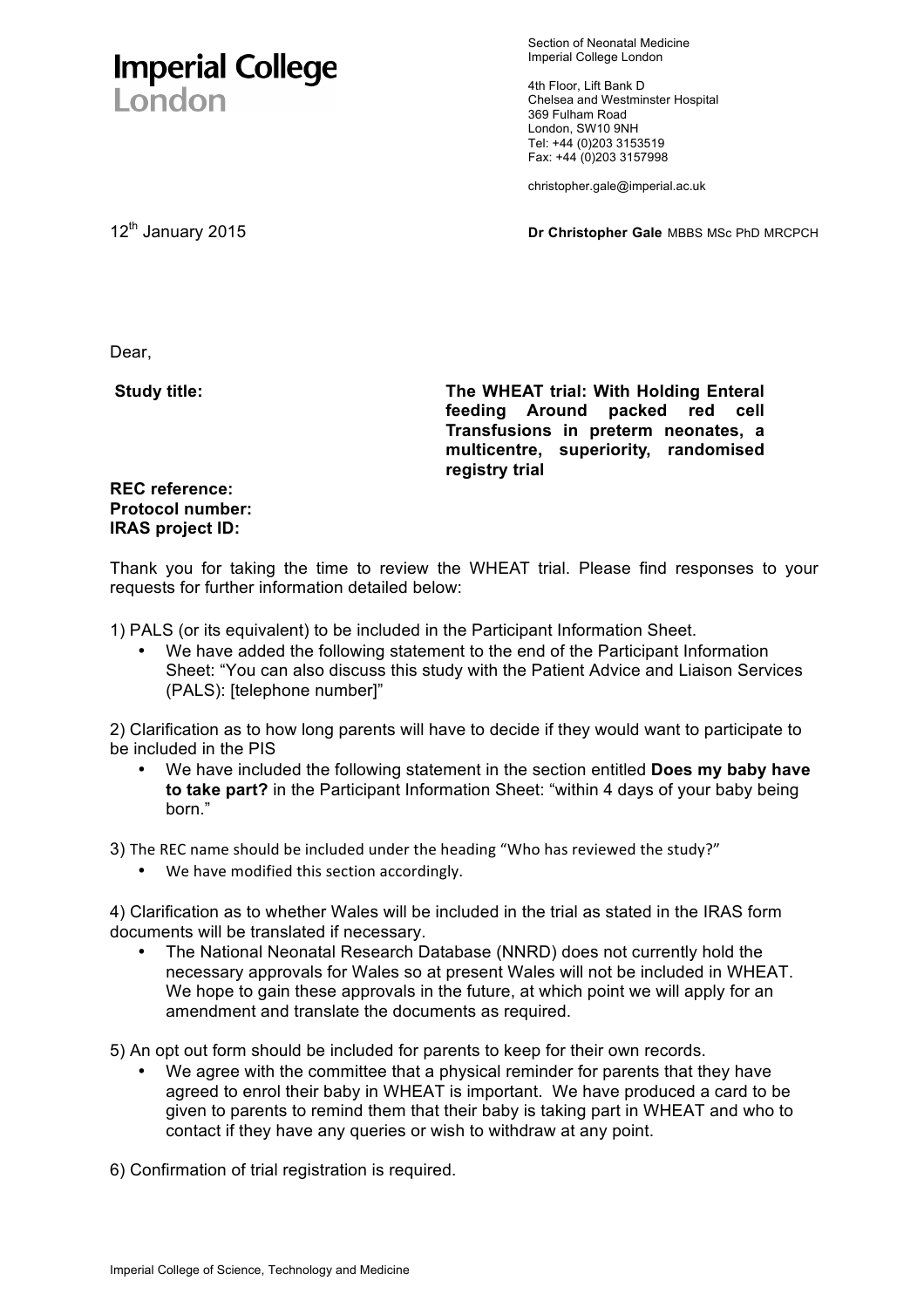. • We can confirm that the trial will be registered following REC approval and prior to recruitment. Registration at clinicaltrials.gov is in process but cannot be completed until REC approval has been obtained.

I hope these responses provide sufficient clarification, please do not hesitate to contact us if you require any further information.

Documents attached:

| Document                             | Version | Date                          |
|--------------------------------------|---------|-------------------------------|
| <b>Participant Information Sheet</b> | 1.4     | 12 <sup>th</sup> January 2015 |
| WHEAT trial participant card         | 1.0     | 12 <sup>th</sup> January 2015 |

Yours Sincerely,

Dr Chris Gale NIHR Clinical Lecturer in Paediatrics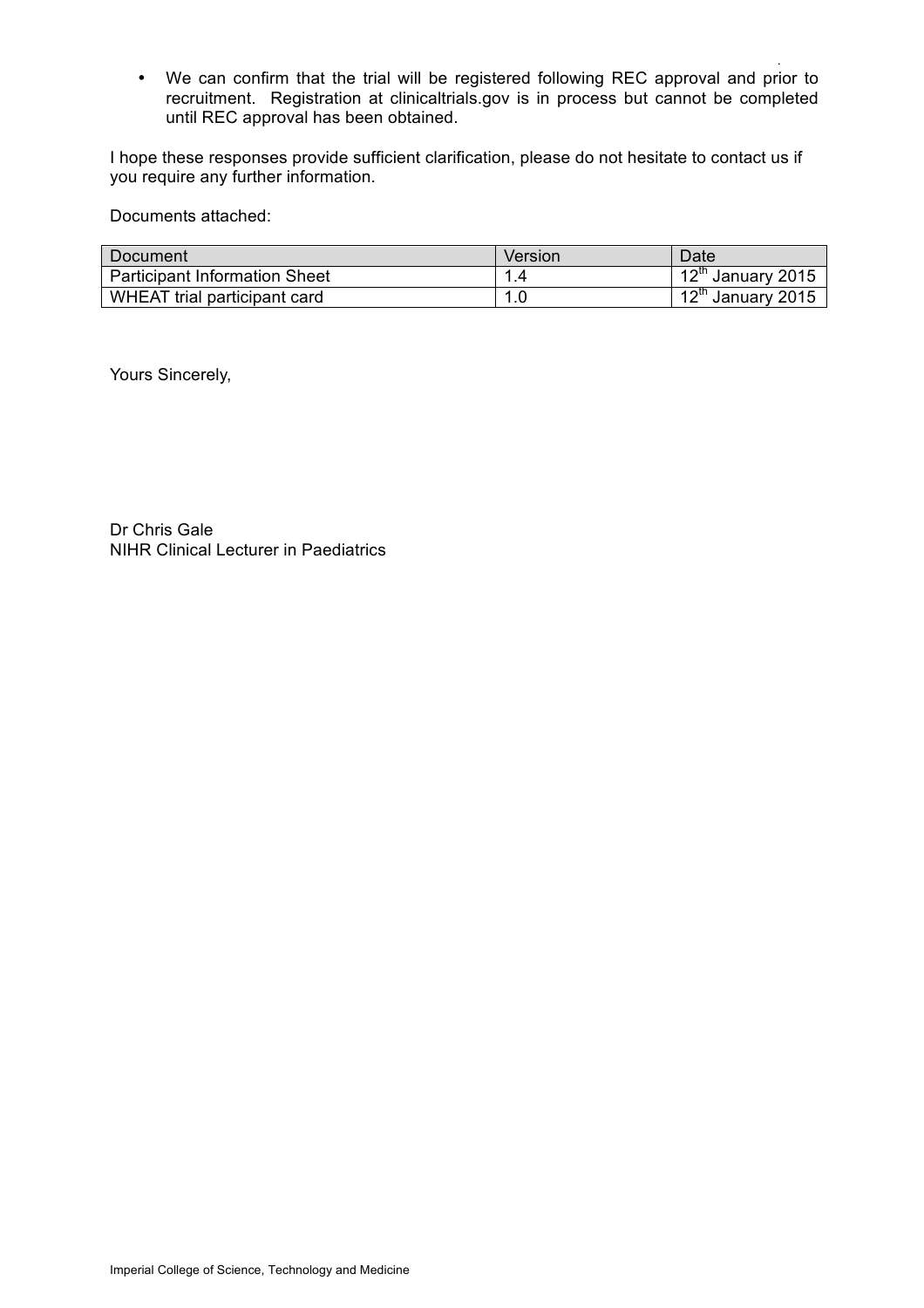# **Your baby is in the WHEAT trial.**

WHEAT is trying to find out how best to care for premature babies who need a blood transfusion.

If at any time you wish to withdraw your baby from WHEAT please speak to any doctor or nurse or call [insert local research nurse number]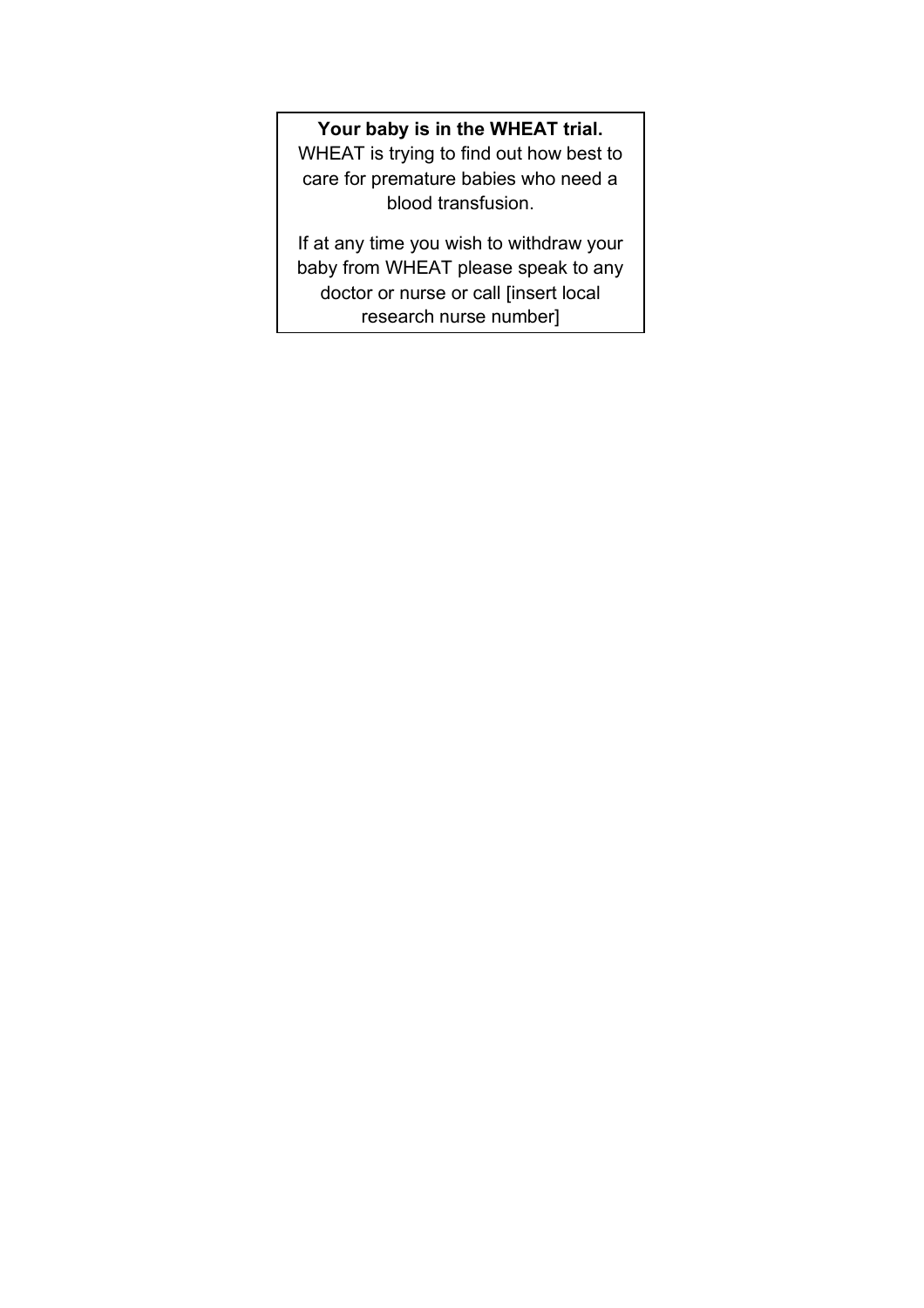# **Health Research Authority**

20 January 2015

Dr Chris Gale Imperial College London, Chelsea and Westminster Campus, 369 Fulham Road, London SW10 9NH

Dear Dr Gale,

| <b>Study title:</b>     | The WHEAT trial: WithHolding Enteral feeding Around packed<br>red cell Transfusions in preterm neonates, a multicentre,<br>superiority, randomised registry trial |
|-------------------------|-------------------------------------------------------------------------------------------------------------------------------------------------------------------|
| <b>REC reference:</b>   |                                                                                                                                                                   |
| <b>Protocol number:</b> |                                                                                                                                                                   |
| <b>IRAS project ID:</b> |                                                                                                                                                                   |

Thank you for your letter of 12 January 2015, responding to the Committee's request for further information on the above research and submitting revised documentation.

The further information has been considered on behalf of the Committee by the Chair.

We plan to publish your research summary wording for the above study on the HRA website, together with your contact details. Publication will be no earlier than three months from the date of this favourable opinion letter. The expectation is that this information will be published for all studies that receive an ethical opinion but should you wish to provide a substitute contact point, wish to make a request to defer, or require further information, please contact the REC Manager. Under very limited circumstances (e.g. for student research which has received an unfavourable opinion), it may be possible to grant an exemption to the publication of the study.

# **Confirmation of ethical opinion**

On behalf of the Committee, I am pleased to confirm a favourable ethical opinion for the above research on the basis described in the application form, protocol and supporting documentation as revised, subject to the conditions specified below.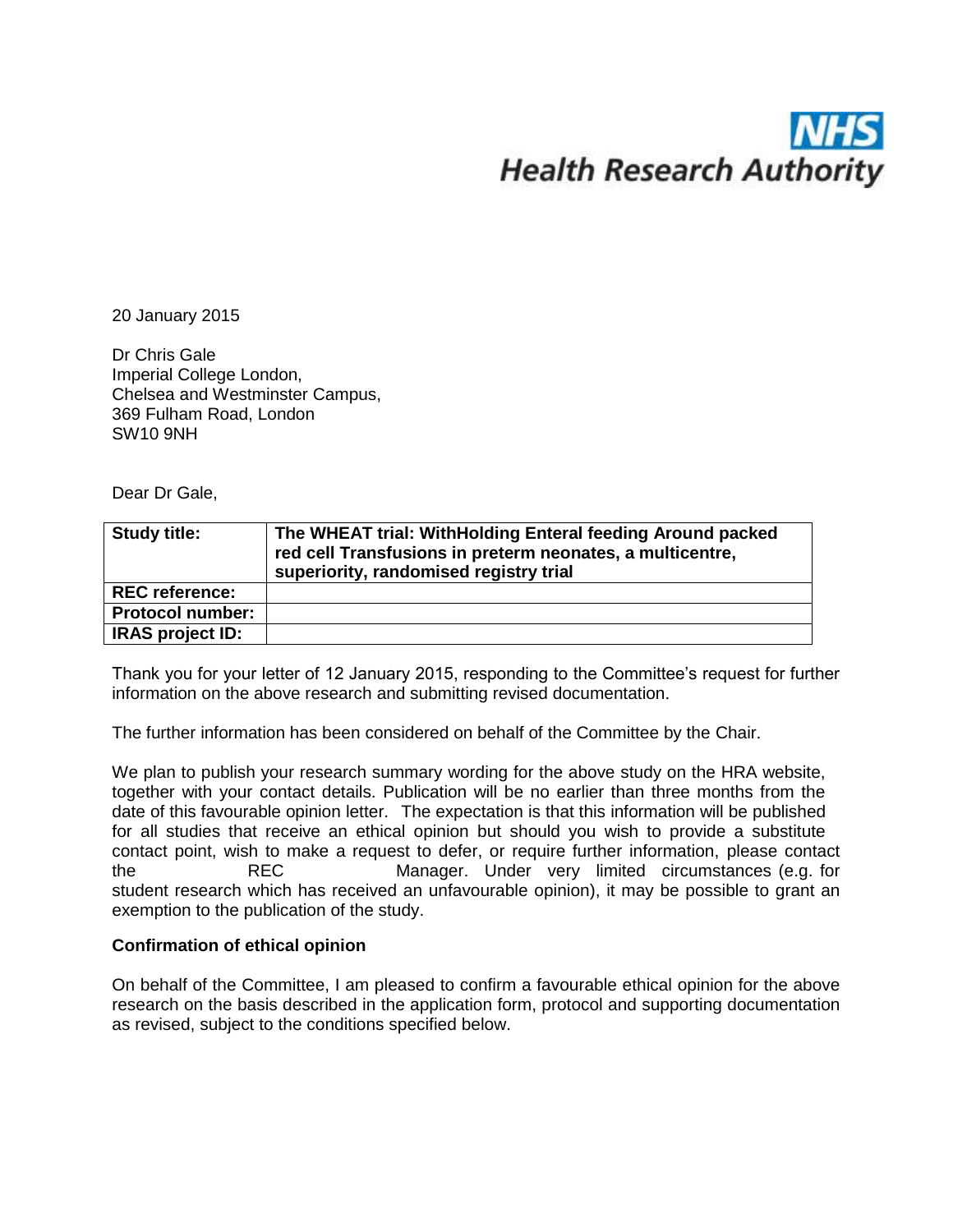# **Conditions of the favourable opinion**

The favourable opinion is subject to the following conditions being met prior to the start of the study.

Management permission or approval must be obtained from each host organisation prior to the start of the study at the site concerned.

*Management permission ("R&D approval") should be sought from all NHS organisations involved in the study in accordance with NHS research governance arrangements.*

Guidance on applying for NHS permission for research is available in the Integrated Research Application System or at [http://www.rdforum.nhs.uk.](http://www.rdforum.nhs.uk/)

*Where a NHS organisation's role in the study is limited to identifying and referring potential participants to research sites ("participant identification centre"), guidance should be sought from the R&D office on the information it requires to give permission for this activity.* 

*For non-NHS sites, site management permission should be obtained in accordance with the procedures of the relevant host organisation.* 

*Sponsors are not required to notify the Committee of approvals from host organisations*

#### Registration of Clinical Trials

All clinical trials (defined as the first four categories on the IRAS filter page) must be registered on a publically accessible database. This should be before the first participant is recruited but no later than 6 weeks after recruitment of the first participant.

There is no requirement to separately notify the REC but you should do so at the earliest opportunity e.g. when submitting an amendment. We will audit the registration details as part of the annual progress reporting process.

To ensure transparency in research, we strongly recommend that all research is registered but for non-clinical trials this is not currently mandatory.

If a sponsor wishes to request a deferral for study registration within the required timeframe, they should contact [hra.studyregistration@nhs.net.](mailto:hra.studyregistration@nhs.net) The expectation is that all clinical trials will be registered, however, in exceptional circumstances non registration may be permissible with prior agreement from NRES. Guidance on where to register is provided on the HRA website.

### **It is the responsibility of the sponsor to ensure that all the conditions are complied with before the start of the study or its initiation at a particular site (as applicable).**

### **Ethical review of research sites**

#### NHS sites

The favourable opinion applies to all NHS sites taking part in the study, subject to management permission being obtained from the NHS/HSC R&D office prior to the start of the study (see "Conditions of the favourable opinion" below).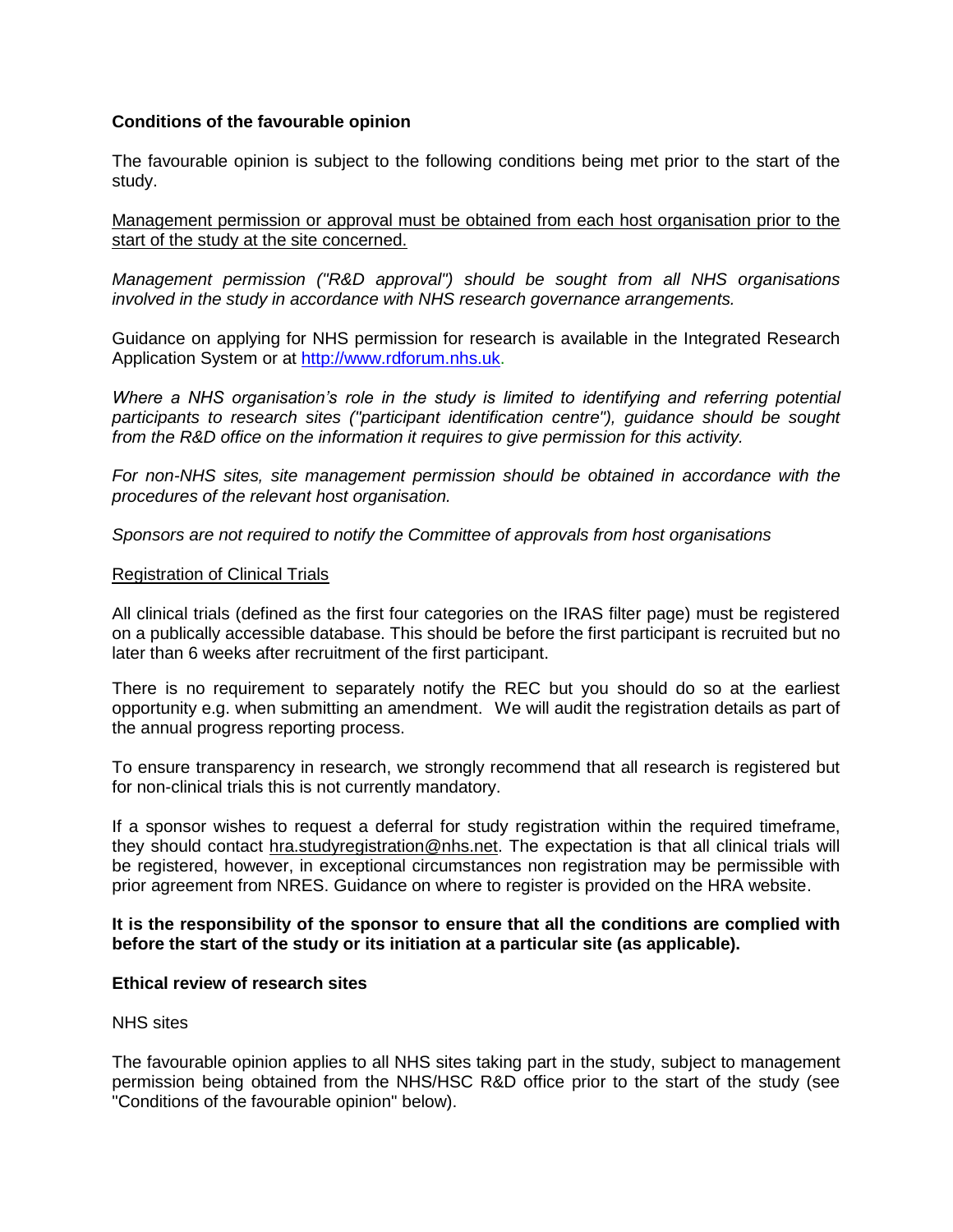### Non-NHS sites

The Committee has not yet completed any site-specific assessment (SSA) for the non-NHS research site(s) taking part in this study. The favourable opinion does not therefore apply to any non-NHS site at present. We will write to you again as soon as an SSA application(s) has been reviewed. In the meantime no study procedures should be initiated at non-NHS sites.

# **Approved documents**

The final list of documents reviewed and approved by the Committee is as follows:

| <b>Document</b>                                                       | Version | Date              |
|-----------------------------------------------------------------------|---------|-------------------|
| Covering letter on headed paper                                       |         | 05 September 2014 |
| Evidence of Sponsor insurance or indemnity (non NHS Sponsors<br>only) |         | 05 September 2014 |
| IRAS Checklist XML [Checklist_19012015]                               |         | 19 January 2015   |
| Letter from sponsor                                                   |         | 05 September 2014 |
| Other [WHEAT Participation Card]                                      | 1.0     | 12 January 2015   |
| Participant information sheet (PIS)                                   |         | 02 September 2014 |
| Participant information sheet (PIS)                                   | 1.4     | 12 January 2015   |
| REC Application Form [REC_Form_19012015]                              |         | 19 January 2015   |
| Research protocol or project proposal                                 |         | 11 August 2014    |
| Response to Request for Further Information                           |         | 12 January 2015   |
| Summary CV for Chief Investigator (CI)                                |         | 05 September 2014 |

# **Statement of compliance**

The Committee is constituted in accordance with the Governance Arrangements for Research Ethics Committees and complies fully with the Standard Operating Procedures for Research Ethics Committees in the UK.

### **After ethical review**

### Reporting requirements

The attached document *"After ethical review – guidance for researchers"* gives detailed guidance on reporting requirements for studies with a favourable opinion, including:

- Notifying substantial amendments
- Adding new sites and investigators
- Notification of serious breaches of the protocol
- Progress and safety reports
- Notifying the end of the study

The HRA website also provides guidance on these topics, which is updated in the light of changes in reporting requirements or procedures.